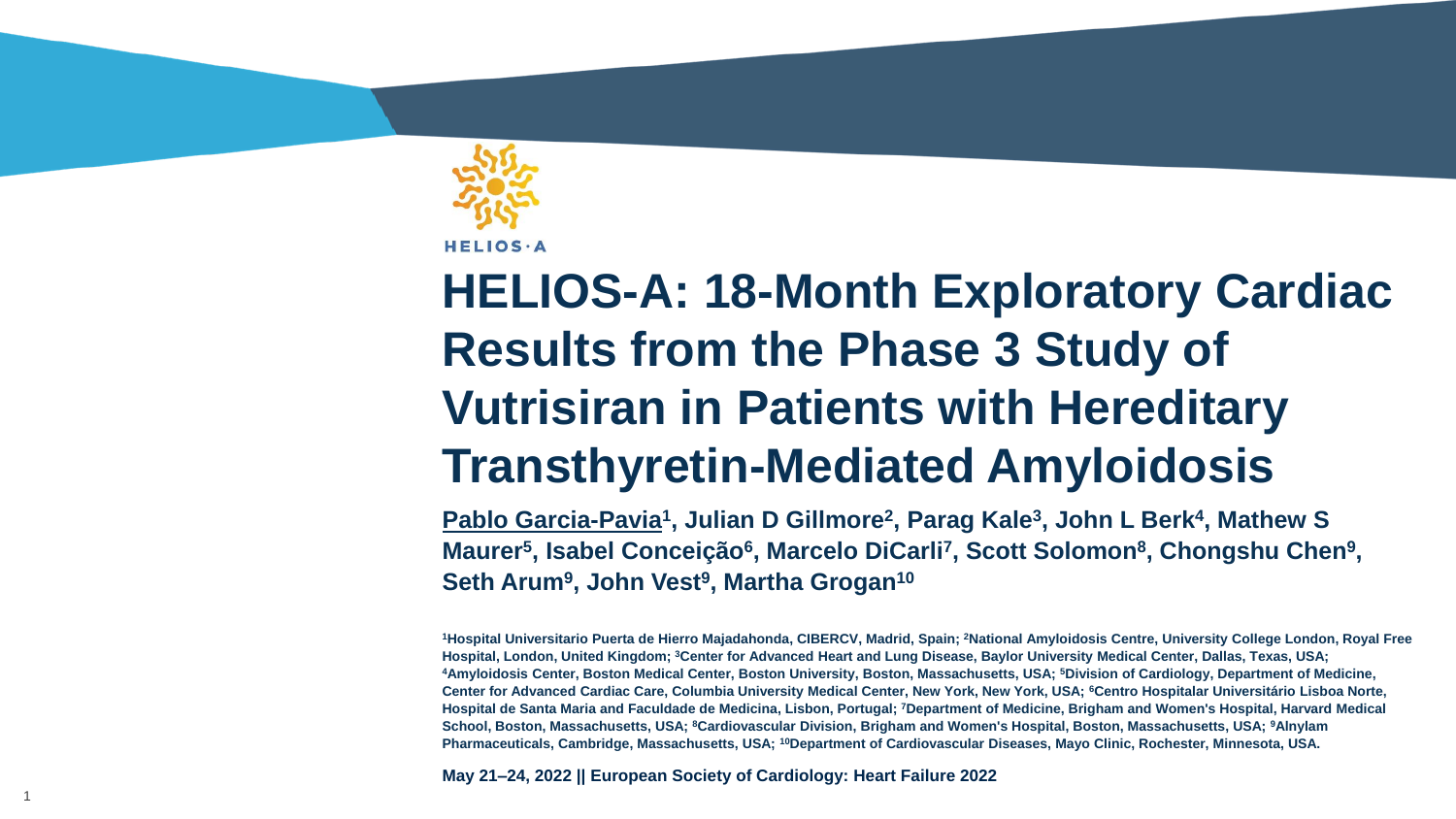## **Background and Rationale**

### **hATTR Amyloidosis, Also Known as ATTRv Amyloidosis**

- Rare, underdiagnosed, inherited, rapidly progressive, debilitating, and fatal disease
- Caused by variants in the *TTR* gene that result in misfolded TTR accumulating as amyloid deposits in multiple organs and  $t$ issues<sup>1–4</sup>
- The majority of individuals develop a mixed phenotype of polyneuropathy and cardiomyopathy5,6

### **Vutrisiran**

• Investigational, subcutaneously administered RNAi therapeutic targeting hepatic production of variant and wild-type TTR in development for the treatment of ATTR amyloidosis<sup>7,8</sup>

### **Patisiran**

2

• RNAi therapeutic administered via IV infusion, approved for the treatment of the polyneuropathy of hATTR amyloidosis based on the Phase 3, placebo-controlled APOLLO trial<sup>9-12</sup>

ATTRv, hereditary transthyretin (v for variant); ESC, enhanced stabilisation chemistry; GalNAc, N-acetylgalactosamine; hATTR, hereditary transthyretin-mediated; IV, intravenous; MRI, magnetic resonance imaging; Q3M, every interference; SC, subcutaneous; Tc, technetium; TTR, transthyretin; wt, wild-type. 1. Hanna M. Curr Heart Fail Rep 2014;11:50-57; 2. Hawkins PN et al. Ann Med 2015;47:625-638; 3. Damy T et al. J Cardiovasc Transl Res 2015; Cardiovasc Dis 2013;106:528-540; 5. Rapezzi C et al. Eur Heart J 2013;34:520-528; 6. Coelho T et al. Curr Med Res Opin 2013;29:63-76; 7. Habtemariam BA et al. Clin Pharmacol Ther 2021;109:372-382; 8. Nair JK et al. J Am Ch 16961; 9. Alnylam Pharmaceuticals. US prescribing information: ONPATTRO®(patisiran) lipid complex injection, for intravenous use. February 2020; 10. Adams D et al. N Engl J Med 2018;379:11-21; 11. APOLLO: NCT01960348; 12. summary of product characteristics for ONPATTRO® (patisiran).

### **Therapeutic Hypothesis**

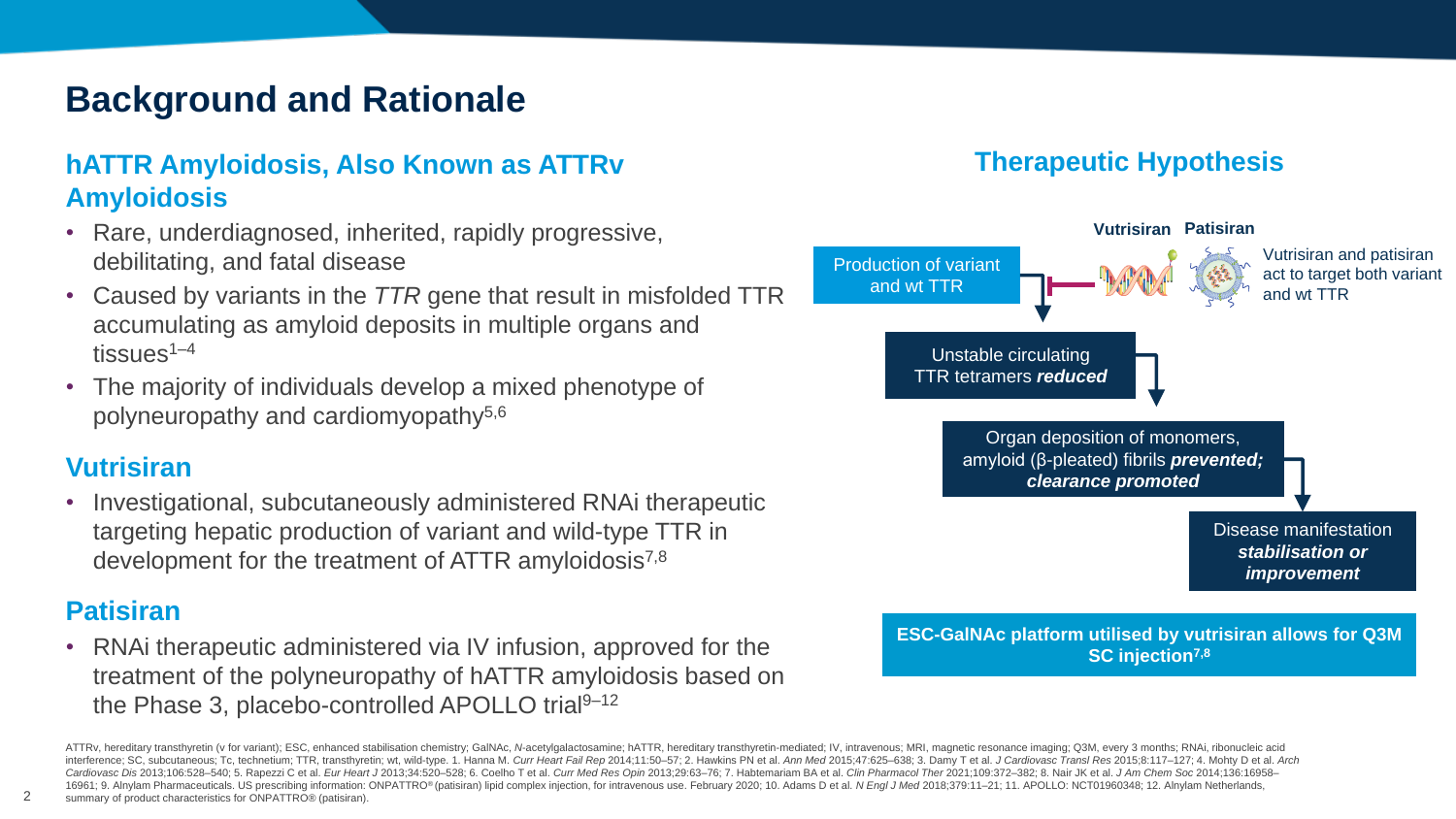## **Vutrisiran Phase 3 HELIOS A Study in Patients with Hereditary Transthyretin-Mediated Amyloidosis with Polyneuropathy**



- Vutrisiran was compared with the **external APOLLO placebo group** for the primary and most secondary and exploratory endpoints
- As previously reported, the primary endpoint of change from baseline in mNIS+7 at Month 9<sup>1</sup> and all secondary endpoints<sup>2</sup> were met
- A prespecified cardiac subpopulation (baseline left ventricular wall thickness ≥1.3 cm and no medical history of aortic valve disease or hypertension) was analysed to determine the effect of vutrisiran on exploratory cardiac parameters



a Higher scores of mNIS+7 indicate more neurologic impairment (range, 0 to 304). bHigher scores of Norfolk QOL-DN indicate worse quality of life (range, -4 to 136). °10-MWT speed (m/s) = 10 meters/mean time (seconds) taken 0 for patients unable to perform the walk; lower speeds indicate worse ambulatory function. <sup>d</sup>Lower scores of mBMI (weight [in kg/m<sup>2</sup>] × serum albumin [in g/L]) indicate worse nutritional status. <sup>e</sup>Lower scores of R-ODS <sup>g</sup>Change from baseline to Month 18 vs. external placebo group; <sup>h</sup>Tc scintigraphy was only performed at select sites in the HELIOS-A study, and no external placebo group comparison was available, comparison to baseline on

10-MWT, 10-meter walk test; ATTRv, hereditary transthyretin (v for variant); IV, intravenous; KPS, Karnofsky performance status; mBMI, modified body mass index; mNIS+7, modified Neuropathy Impairment Score +7; NIS, Neuropa Quality of Life-Diabetic Neuropathy: NT-proBNP, N-terminal pro-brain natriuretic peptide: NYHA, New York Heart Association: PND, polyneuropathy disability: Q3M, every 3 months: Q3W, every 3 weeks: R-ODS, Rasch-built Overal transthyretin. 1. Adams D et al. *Neurology* 2021;96(15 Supplement):1234. 2. Adams D, et al. *Société Francophone du Nerf Périphérique (SFNP)* 2022.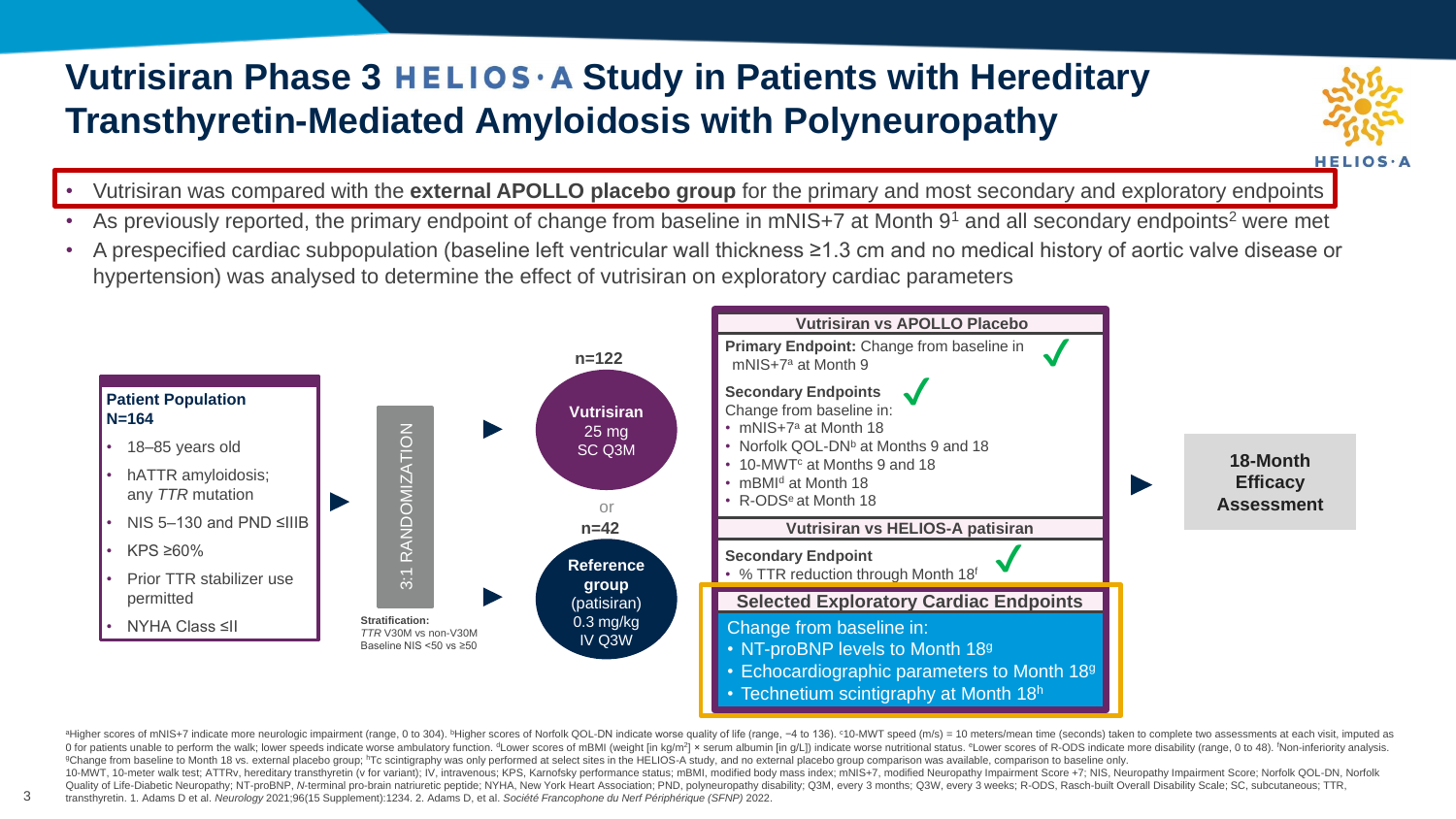### **Baseline Demographics, Disease Characteristics, and Echocardiographic Parameters**

| <b>Characteristic</b>                          | <b>APOLLO mITT<sup>a</sup></b> | <b>HELIOS-A mITT<sup>a</sup></b> | <b>APOLLO cardiac</b><br>subpopulationb | <b>HELIOS-A cardiac</b><br>subpopulationb,c |
|------------------------------------------------|--------------------------------|----------------------------------|-----------------------------------------|---------------------------------------------|
|                                                | Placebo (n=77)                 | Vutrisiran (n=122)               | Placebo (n=36)                          | Vutrisiran (n=40)                           |
| Age (years), median (range)                    | 63 (34, 80)                    | 60 (26, 85)<br>62.0 (43, 80)     |                                         | 63.5 (26, 81)                               |
| Males, $n$ $%$                                 | 58 (75.3)                      | 30(83.3)<br>79 (64.8)            |                                         | 32(80.0)                                    |
| Non-V30M TTR Genotype, n (%)                   | 37(48.1)                       | 68 (55.7)<br>24 (66.7)           |                                         | 30(75.0)                                    |
| NIS, mean (range)                              | $57.02(7.0-125.5)$             | 43.02 (5.0-127.0)                | 68.72 (23.5–122.6)                      |                                             |
| NT-proBNP <sup>d</sup> (ng/L), median (Q1, Q3) | 562.8 (235.5, 1580.7)          | 287.4 (67.8, 965.0)              | 845.7 (373.2, 1581.7)                   | 824.8 (323.3, 1933.0)                       |
| NYHA Class <sup>e</sup> , n (%)                |                                |                                  |                                         |                                             |
| No Heart Failure                               | <b>NA</b>                      | 68 (55.7%)                       | <b>NA</b>                               | 16 (40.0%)                                  |
| Class I                                        | 40 (51.9)                      | 11(9.0)                          | 16(44.4)                                | 4(10.0)                                     |
| <b>Class II</b>                                | 36 (46.8)                      | 43(35.2)                         | 20(55.6)                                | 20(50.0)                                    |
| Echocardiographic Parameters, mean (SD)        |                                |                                  |                                         |                                             |
| LV Wall Thickness (cm)                         | 1.568(0.297)                   | 1.367(0.385)                     | 1.639(0.214)                            | 1.649(0.291)                                |
| Cardiac Output (L/min)                         | 4.171 (1.345)                  | 3.861(1.052)                     | 3.918(1.149)                            | 3.837 (1.080)                               |
| Global Longitudinal Strain (%)                 | $-16.308(3.722)$               | $-15.788(4.024)$                 | $-15.661(3.513)$                        | $-14.190(3.925)$                            |
| LV End-Diastolic Volume (mL)                   | 90.396 (25.691)                | 83.644 (22.857)                  | 84.899 (23.082)                         | 84.179 (23.296)                             |
| LV Ejection Fraction (%)                       | 62.660 (9.785)                 | 62.946 (9.024)                   | 62.208 (8.607)                          | 61.951 (10.443)                             |

amITT refers to all randomized patients who received any amount of study drug. <sup>b</sup>Cardiac subpopulation was defined as patients with pre-existing evidence of cardiac amyloid involvement (baseline LV wall thickness ≥1.3 cm history). "Select echocardiogram parameters were reread for the Month 18 analysis and the cardiac subpopulation was rederived based on baseline LV wall thickness values after the re-read. As a result, in the Month 18 analy vutrisiran was reclassified and 1 patient receiving patisiran was added to the cardiac subpopulation compared with the cardiac subpopulation defined in the Month 9 analysis. <sup>4</sup>NT-proBNP missing for 2 patients (5.6%) in AP the mITT population. <sup>e</sup>NYHA class data missing for one patient (1.3%) in the APOLLO placebo mITT group. NYHA class of 'no heart failure' not captured for the APOLLO placebo groups. LV. left ventricular: mITT, modified int Impairment Score; PND, polyneuropathy disability; TTR, transthyretin.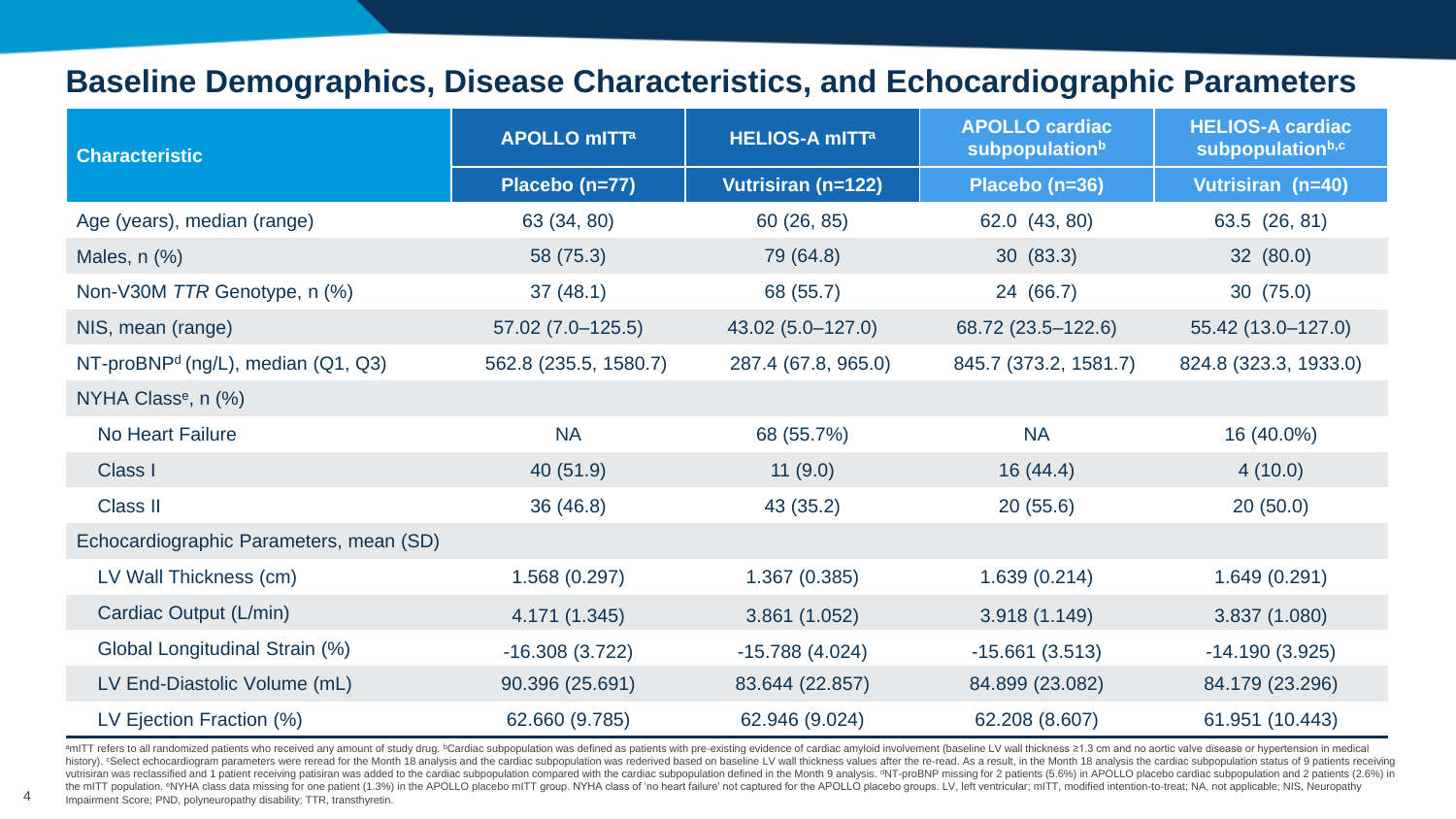## **NT-proBNP Levels with Vutrisiran vs External Placebo at Month 18**

• In both the mITT population and cardiac subpopulation, vutrisiran achieved improvement in NT-proBNP levels at Month 9 with continued improvement to Month 18 compared with the external placebo group (exploratory endpoint)



• Geometric mean level decreased from baseline to Month 18 with vutrisiran in the mITT population (273.01 to 227.15 ng/L) and cardiac subpopulation (748.07 to 614.37 ng/L), and increased with external placebo (531.30 to 844.40 ng/L; 711.10 to 1116.75 ng/L, respectively)

aNT-proBNP is a measure of cardiac stress, with higher values indicating a greater level of cardiac stress. NT-proBNP results shown at Month 9 and Month 18 are MMRM model data. Number of evaluable patients at each timepoin CI, confidence interval; MMRM, mixed model for repeated measures; NT-proBNP, N-terminal pro–brain natriuretic peptide.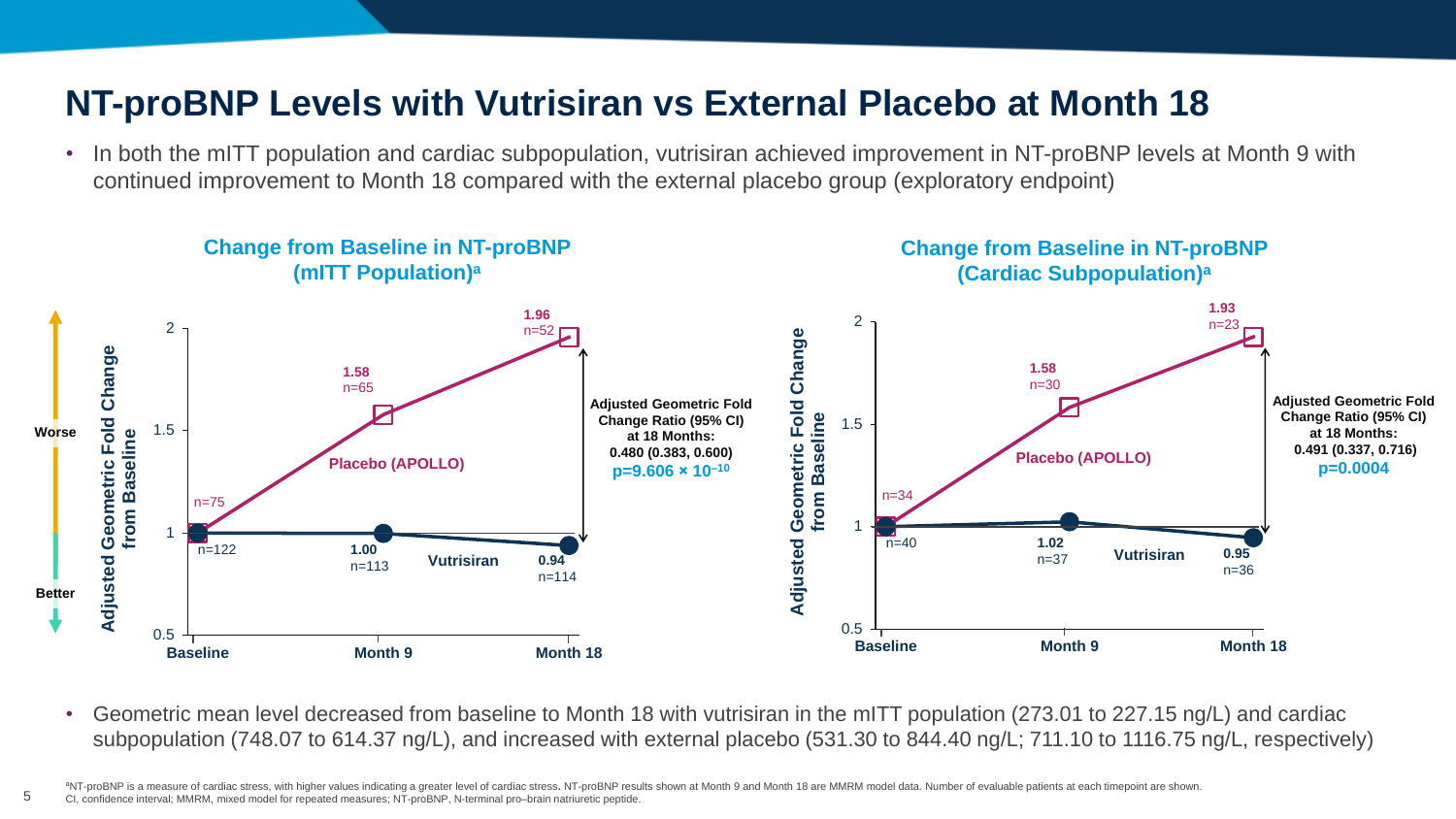## **Echocardiographic Parameters with Vutrisiran vs External Placebo at Month 18**

• Vutrisiran demonstrated a trend towards improvement of echocardiographic parameters in the mITT population and cardiac subpopulation at Month 18 compared with the external placebo group (exploratory endpoints)



### **mITT Population Cardiac Subpopulation**

6 LS, least squares; LV, left ventricular; mITT, modified intent-to-treat; SE, standard error.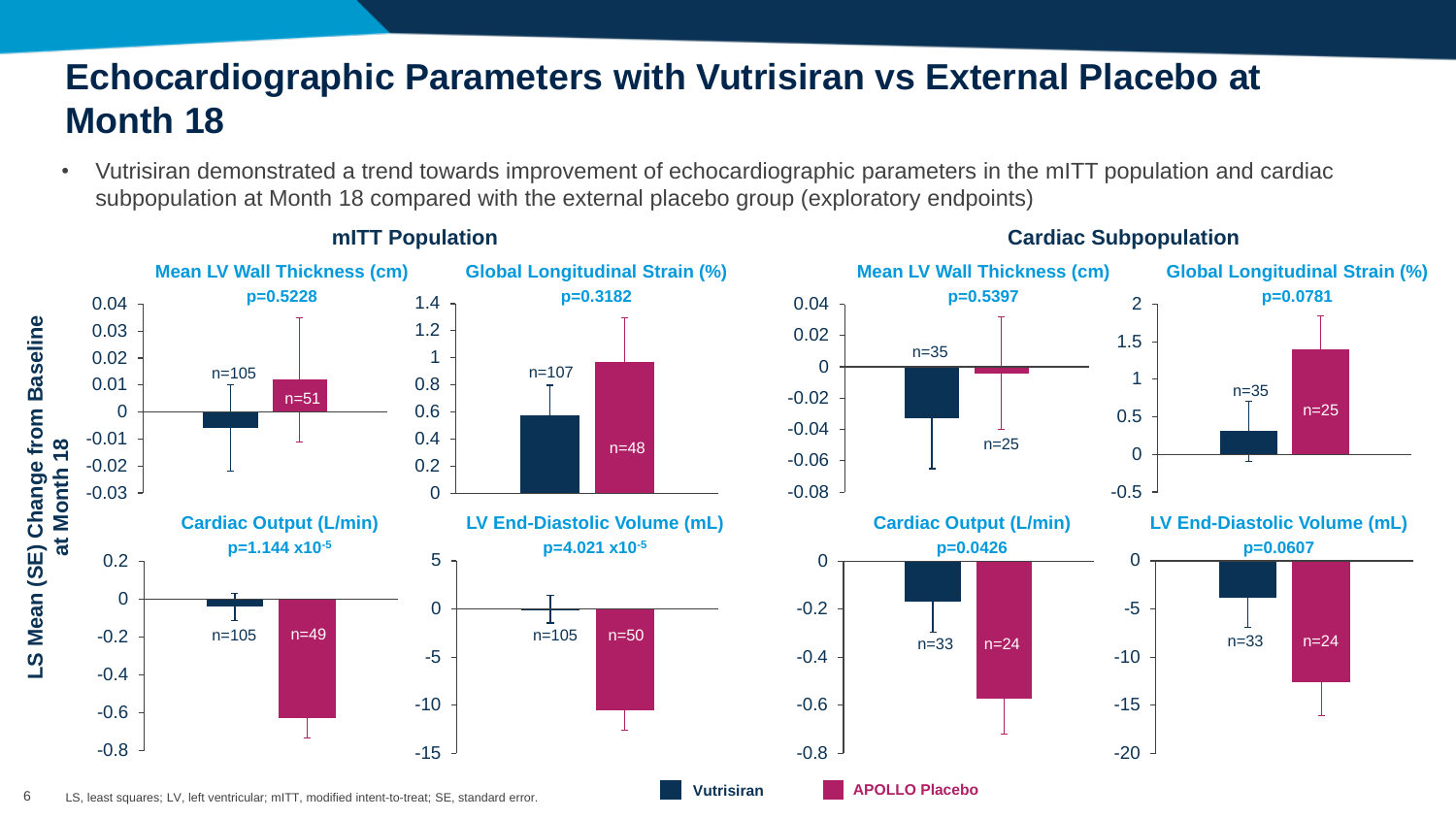## **HELIOS-A Technetium (99mTc) Scintigraphy Imaging in a Planned Cohort**

- <sup>99m</sup>Tc scintigraphy: non-invasive assessment of cardiac amyloid involvement
	- Conducted at baseline and Month 18, at select sites
	- Assessment of change relative to individual patient's baseline
- **Quantitative Assessments:**
	- Uptake in heart normalized to uptake in contralateral lung (heart-to-contralateral lung ratio)
	- Uptake in heart normalized to total amount of radio-tracer administered (normalized LV uptake)
- **Semi-Quantitative Assessment (Perugini Grade):**
	- Visually assesses 99mTc uptake in myocardium compared to bones
		- Widely used in diagnosis of ATTR amyloidosis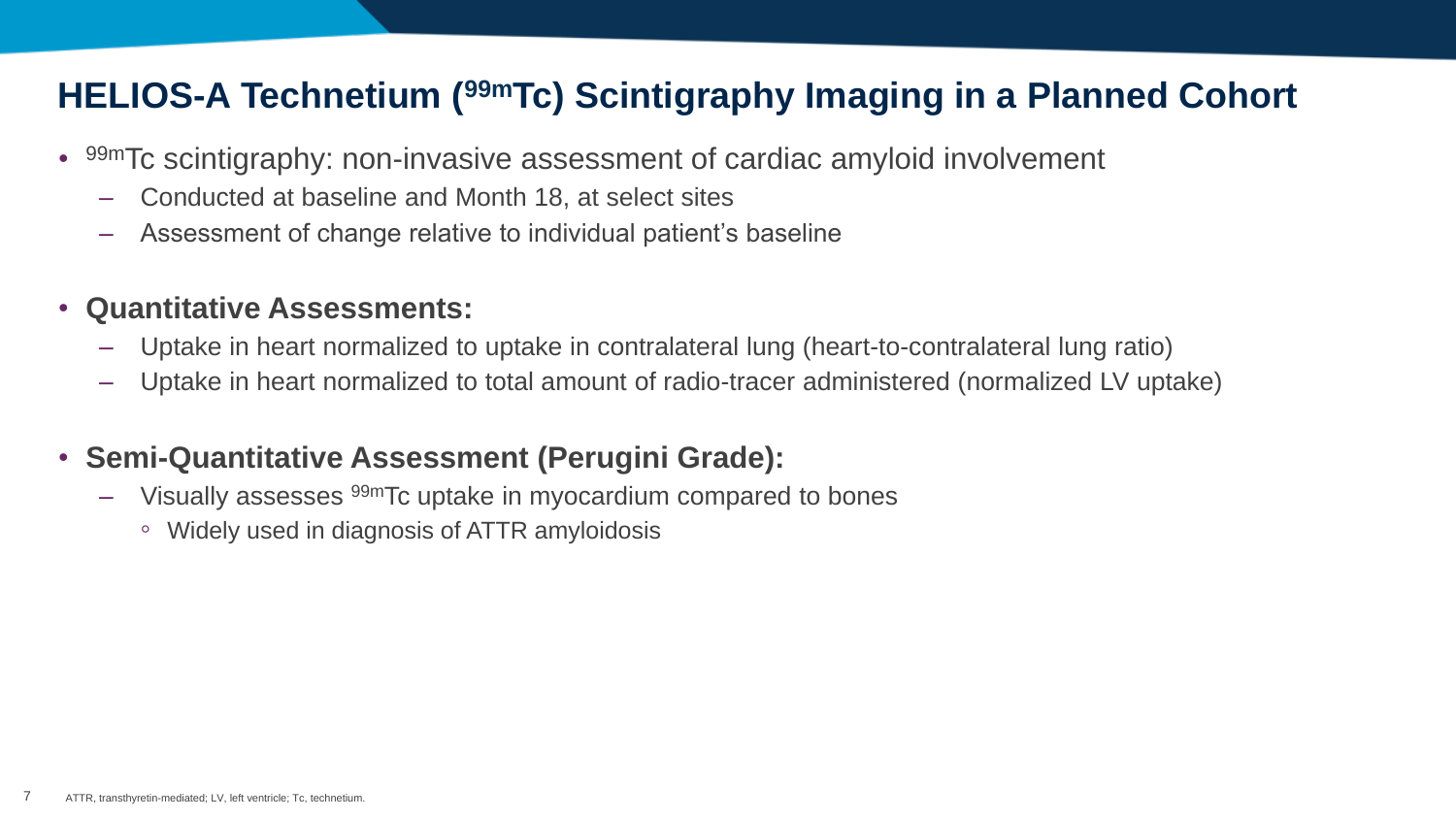## **Reduced Cardiac 99mTc Uptake on Scintigraphy Imaging in Majority of Evaluable Vutrisiran-Treated Patients<sup>a</sup> at Month 18**

### **Quantitative Assessments of Cardiac 99mTc Uptake at Month 18**



a Analysis includes patients from mITT population with evaluable data at baseline and Month 18; **<sup>b</sup>Improved refers to a negative change (<0 increase) from baseline to Month 18 in the chosen measure and not improved refers to a >0 increase from baseline.** LV, left ventricle; Tc, technetium.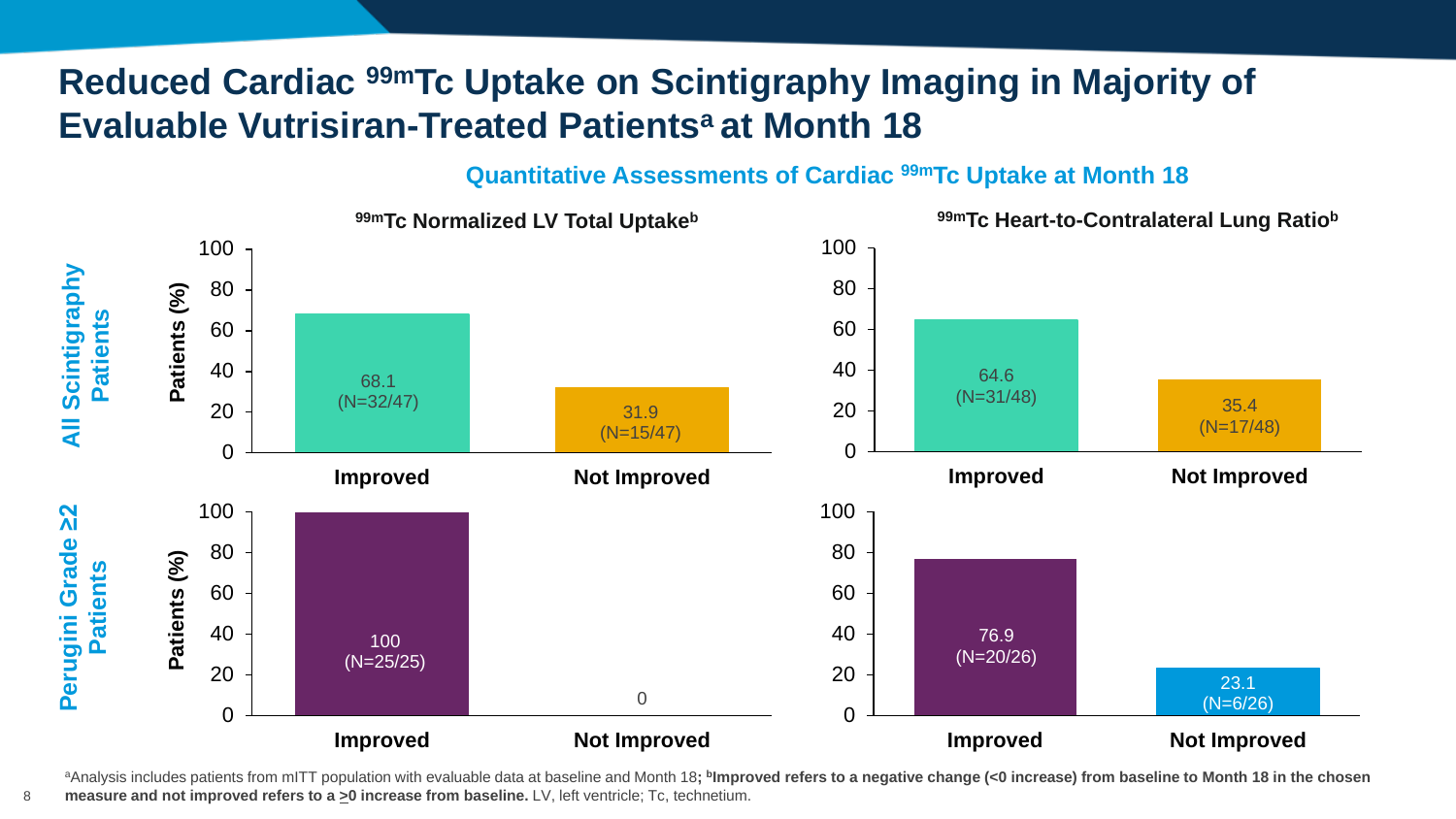### **Improvement vs Baseline in Perugini Grade with Vutrisiran at Month 18**

- Among all evaluable scintigraphy patients<sup>a</sup>, 55 (96%) were stable or improved by ≥1 Perugini grade at Month 18
- Among evaluable patients with Perugini grade ≥1 at baseline, 16 (50%) improved by ≥1 Perugini grade
	- 5 (16%) patients improved by ≥2 Perugini grades

9

### **Change from Baseline in Perugini Grade at Month 18 (Evaluable Patients<sup>a</sup> ; n=57)**

| <b>Perugini Grade at</b><br>Baseline, n (%) | Perugini Grade at Month 18, n (%) |                         |                         |                |  |  |
|---------------------------------------------|-----------------------------------|-------------------------|-------------------------|----------------|--|--|
|                                             | $\bf{0}$                          |                         | Ш                       | Ш              |  |  |
| $\boldsymbol{0}$                            | 24<br>(42.1)                      | (1.8)                   | $\overline{0}$          | $\overline{0}$ |  |  |
|                                             | 1<br>(1.8)                        | $\overline{0}$          | 1<br>(1.8)              | $\overline{0}$ |  |  |
| Ш                                           | $\overline{0}$                    | $\overline{0}$          | $\overline{2}$<br>(3.5) | $\overline{0}$ |  |  |
| Ш                                           | $\overline{2}$<br>(3.5)           | $\overline{3}$<br>(5.3) | 10<br>(17.5)            | 13<br>(22.8)   |  |  |
| No Change<br>Worsened<br>Improved           |                                   |                         |                         |                |  |  |

aAnalysis includes patients from mITT population with evaluable data at baseline and Month 18 (n=57); **Improved refers to a reduced Perugini grade and worsened refers to an increased Perugini grade at Month 18 compared with baseline.**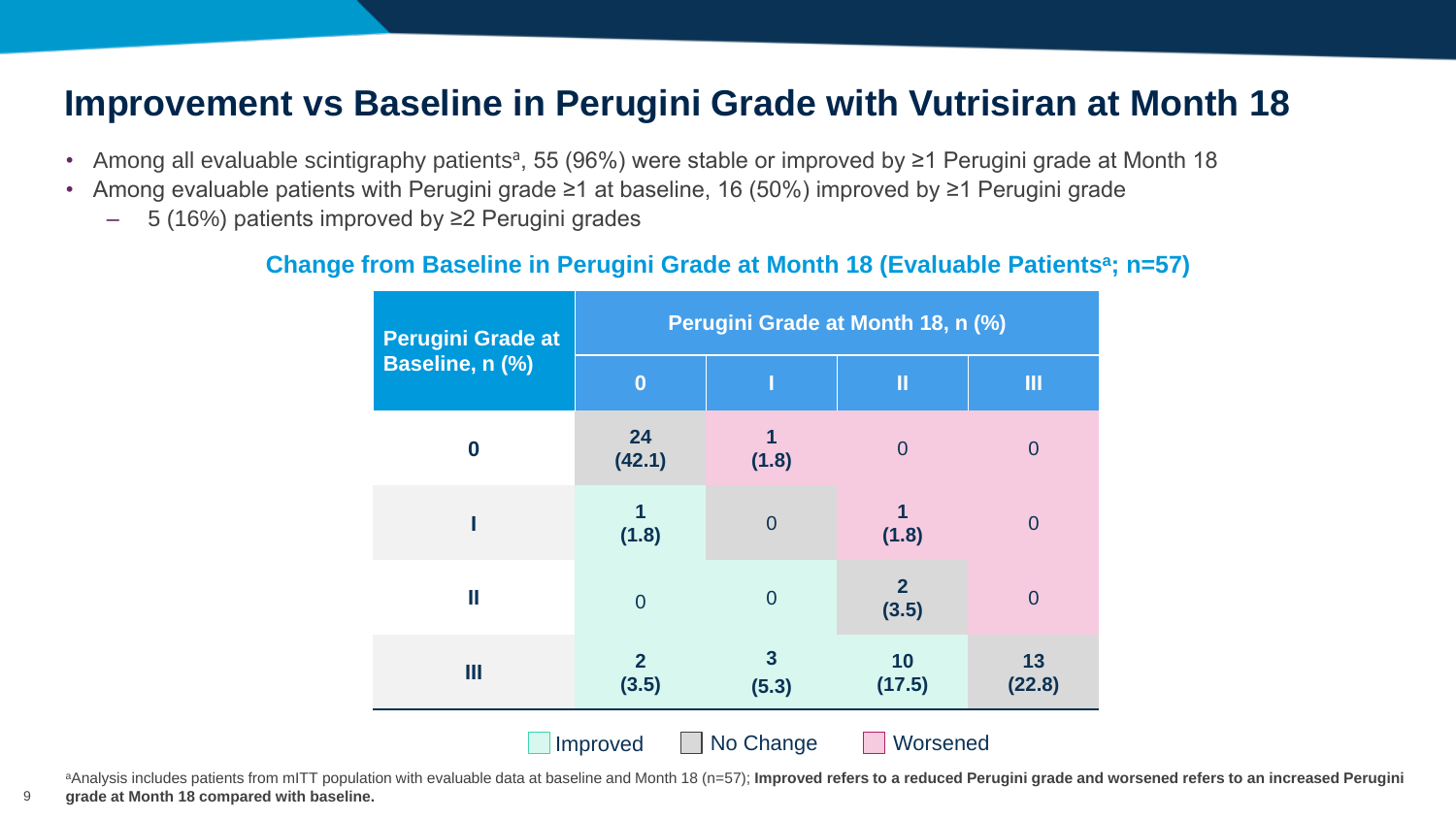## **Cardiac Safety Events During the 18-Month Treatment Period**

- As previously reported, the majority of AEs reported in the vutrisiran arm of HELIOS-A were mild or moderate in severity<sup>1</sup>
	- Three study discontinuations in the vutrisiran arm (one due to a non-fatal heart failure event), none of which were considered related to the study drug
	- Two deaths in the vutrisiran arm (one due to COVID-19 pneumonia, one due to iliac artery occlusion), neither of which were considered related to the study drug

|                                                                           | <b>APOLLO mITT</b>       | <b>HELIOS-A mITT</b>           | <b>APOLLO cardiac</b><br>subpopulation | <b>HELIOS-A cardiac</b><br>subpopulation |
|---------------------------------------------------------------------------|--------------------------|--------------------------------|----------------------------------------|------------------------------------------|
| <b>Variable</b>                                                           | <b>Placebo</b><br>$n=77$ | <b>Vutrisiran</b><br>$n = 122$ | <b>Placebo</b><br>$n=36$               | <b>Vutrisiran</b><br>$n=40$              |
| Cardiac AEs (system organ class) <sup>a</sup> , n (%)                     | 28 (36.4)                | 37(30.3)                       | 13(36.1)                               | 15(37.5)                                 |
| Cardiac serious AEs (system organ class) <sup>a</sup> , n (%)             | 10(13.0)                 | 11(9.0)                        | 4(11.1)                                | 6(15.0)                                  |
| Cardiac arrhythmia (high-level group term) adverse events, n (%)          | 22(28.6)                 | 30(24.6)                       | 11(30.6)                               | 13(32.5)                                 |
| Supraventricular arrhythmias (high level term), n (%)                     | 13(16.9)                 | 10(8.2)                        | 9(25.0)                                | 7(17.5)                                  |
| Cardiac conduction disorders (high level term), n (%)                     | 7(9.1)                   | 10(8.2)                        | 3(8.3)                                 | 4(10.0)                                  |
| Ventricular arrhythmias and cardiac arrest (high level term), n (%)       | 6(7.8)                   | 6(4.9)                         | 3(8.3)                                 | 1(2.5)                                   |
| Rate and rhythm disorders (high level term), n (%)                        | 0                        | 8(6.6)                         | $\mathbf 0$                            | 3(7.5)                                   |
| Torsade des pointes (standard MedDRA query adverse events), n (%)         | 14(18.2)                 | 14(11.5)                       | 5(13.9)                                | 7(17.5)                                  |
| Cardiac failure (standard MedDRA query narrow term adverse events), n (%) | 8(10.4)                  | 7(5.7)                         | 2(5.6)                                 | 5(12.5)                                  |